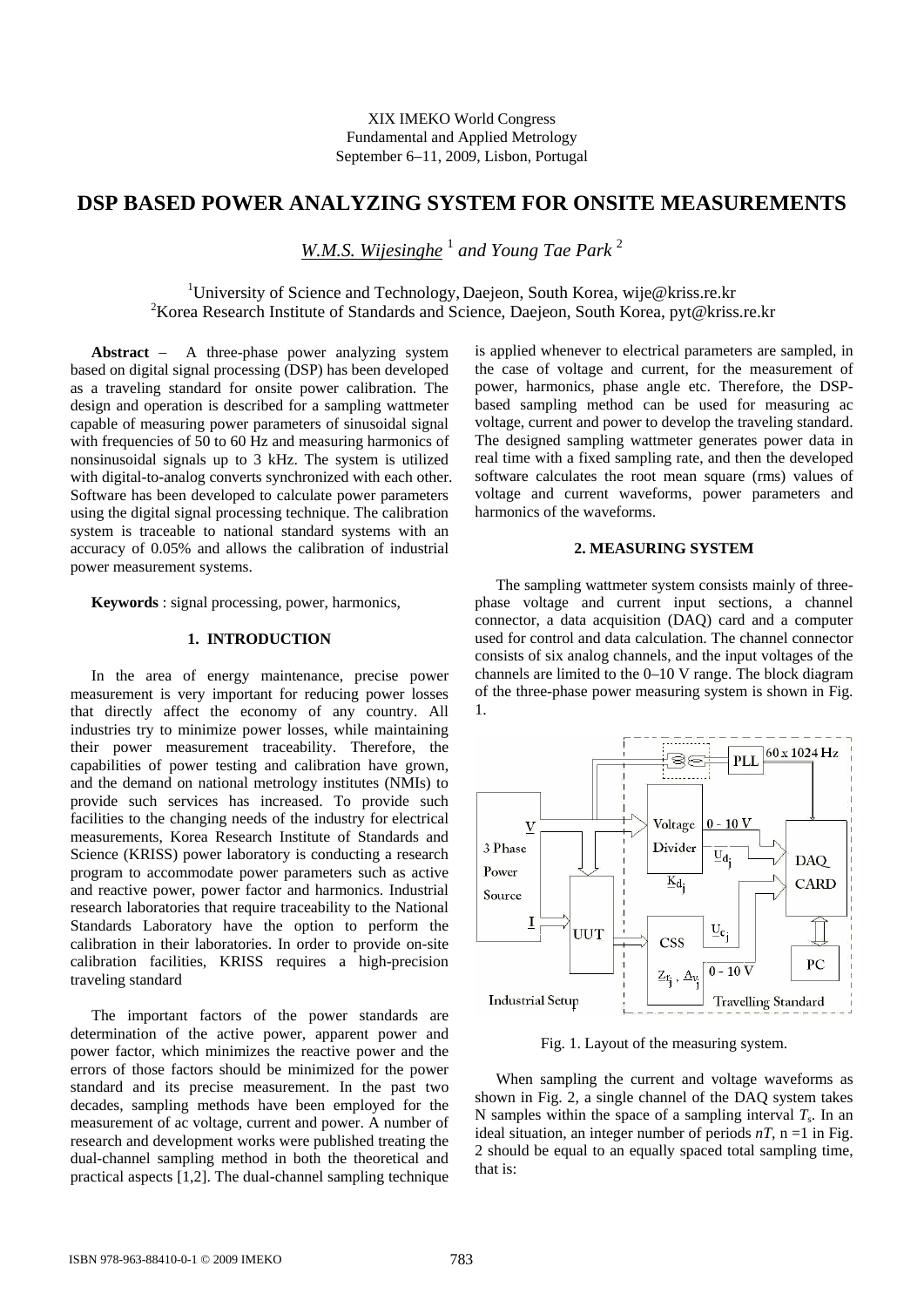$$
n = NT_{s} \tag{1}
$$

However, in the synchronous sampling technique equality (1) is not fulfilled, and it gives an error:

$$
\delta t = NT_s - nT \tag{2}
$$

This is called a truncation error and can be minimized using a phase-locked loop (PLL) circuit that synchronizes all channels with the running frequency of  $60 \times 1024$  Hz providing equality for equation (1). The PLL circuit was developed within the laboratory and fixed with other components utilized in the system



Fig. 2. Synchronous sampling.

.

The current shunt setup (CSS) utilized for the acquisition of the current signal consists of three current shunts and instrumentation amplifiers. The current input terminals are connected to the three  $0.2 \Omega$  standard current shunts attached to instrumentation amplifiers, and the range of their output is 1–10 V for nominal input currents of 1, 2 and 5 A. The shunts, together with their output amplifiers, are calibrated by injecting a known ac current into them and measuring the output voltage of the amplifiers.

The voltage input section consists of three resistive voltage dividers for higher voltages, and the output of each divider is designed for 1 and 5 V for nominal input voltages of 120 and 240 V. The six analog inputs of the DAQ system were used as sampling voltmeters. Initially the system was calibrated according to the procedure laid down in the manufacturer's manual and the results were found to be within the specification. All the channels are triggered using an external PLL signal, while the sampling data are updated in real time. The sampling rate is 1024 samples per cycle and for better accuracy 40 cycles count for the average. Meanwhile, the sampled data are stored in the computer memory to calculate power parameters and harmonic analysis.

#### **3. SIGNAL PROCESSING**

Fast Fourier transform (FFT) function is used to calculate discrete Fourier transform (DFT) for signal processing of current and voltage waveforms. The real and imaginary parts of the DFT, *DFTRe* and *DFTIm*, are calculated first for each sample and then amplitudes are calculated for fundamental frequency and harmonics frequencies. The rms values of the waveforms and harmonics amplitudes,  $H<sub>i</sub>$ , can be calculated as:

$$
rms = \sqrt{V_{DC}^2 + \sum_{j=1}^{M} H_j^2}
$$
 (3)

and

$$
H_j^2 = \frac{1}{2} K_j^2 \Big( DFT \text{Re}_j \Big) + ( DFT \text{Im}_j)^2 \Big\}
$$
 (4)

Where,  $K_j$  is frequency response correction for the  $j<sub>th</sub>$ harmonic of the total M harmonics and more details can be found in [3].

The voltage  $\underline{V}$ , current  $\underline{I}$ , and the phase angle between them are the quantities of interest that calculate the active and reactive power. The quantities can be expressed in terms of  $U_{di}$  and  $U_{ci}$ , combined with the voltage divider ratio,  $K_d$ parameter, CSS gain ratio,  $\underline{A}_v$ , and CSS impedance,  $\underline{Z}_r$ , for the  $j<sup>th</sup>$  harmonics, as shown in Fig. 1. After digitizing, the analog input voltages of the DAQ may be expressed as complex numbers, since the FFT calculates the real and imaginary parts of the DFT for the fundamental and its harmonics. Therefore,  $\underline{U}_{di}$  and  $\underline{U}_{ci}$  are complex numbers and  $U_{di}$  is rms amplitude of the jth harmonics, where  $j = 1$  to M and M is taken as 50 in the data processing. The voltage divider and the CSS parameters are also complex numbers since they can be expressed using their relative ratio and phase errors. Then, the main power parameters of the  $j<sup>th</sup>$ harmonics can be written as follows. The active power is:

$$
P_j = \frac{1}{4} U_{d_j}^2 \operatorname{Re} Y_j \tag{5}
$$

and the reactive Power is:

$$
Q_j = \frac{1}{4} U_{d_j}^2 \operatorname{Im} \underline{Y}_j \tag{6}
$$

where

$$
\underline{Y}_{j} = \left\{ \left( \underline{K}_{d_{j}} + \frac{1}{\underline{Z}_{r_{j}} \underline{A}_{v_{j}}} \frac{\underline{U}_{c_{j}}}{\underline{U}_{d_{j}}} \right)^{2} - \left( \underline{K}_{d_{j}} - \frac{1}{\underline{Z}_{r_{j}} \underline{A}_{v_{j}}} \frac{\underline{U}_{c_{j}}}{\underline{U}_{d_{j}}} \right)^{2} \right\} \qquad (7)
$$

The output of  $\underline{Y}_j$  is a complex number, and it can be solved very easily within the developed software. Reference [4] provides some details of equations (5)–(7). The program has two modes, 'Normal' and 'Harmonics,' for power and other parameters to be measured. In the 'Normal' mode  $j = 1$ and the system measures the sinusoidal power. In the 'Harmonics' mode equations (5) and (6) calculate power for every set of harmonics and the total active and reactive power are given by the summation of  $P_i$  and  $Q_i$ . The imaginary-real ratio of the DFT of each channel provides the phase angle between harmonics, whereas the imaginary real ratio of  $\underline{Y}_1$  calculates the phase angle between voltage and current channels.

In data processing, special attention has been given to compensate the amplitude and phase errors introduced by the system. The errors of the voltage divider and CSS were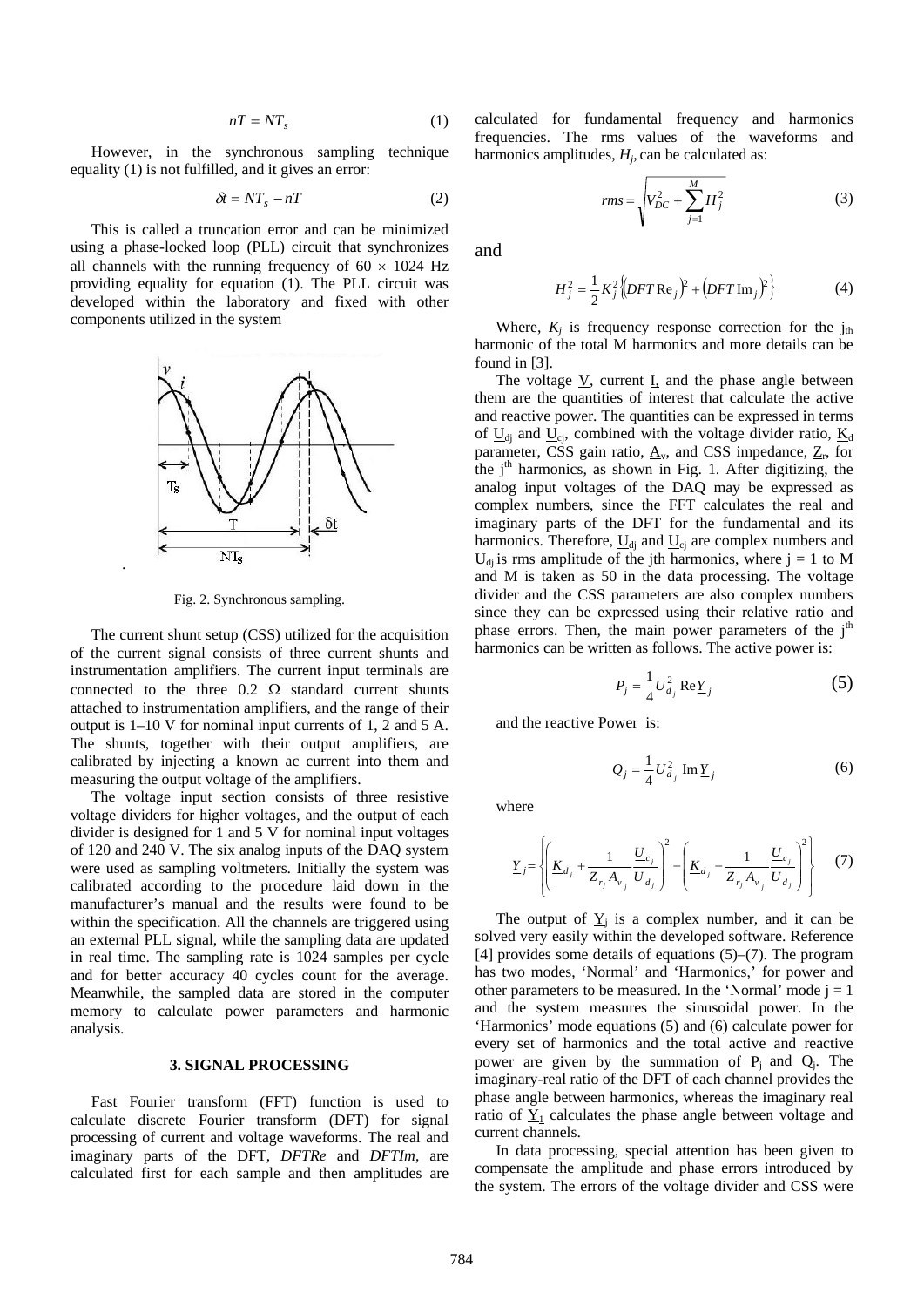both corrected directly through vector calculations and the program provided an option to feed the data. The DAQ card also contributed to the errors in gain and phase, and the gain error can be corrected by multiplying the rms and harmonics amplitudes by the gain error correction factor of the DAQ card, which is determined from the experiments. During the experiments it was found that there is a certain time delay between two channels of the DAQ card, although the channels are synchronized with each other; this may be attributed to phase jitter between channels, and a phase error occurs when the power parameters are calculated. The procedure is not as straightforward as other corrections and needs to be reconstructed the waveforms of the current signal. The real and imaginary components, *DFTRe* and *DFRIm* of the current are further corrected by taking into account the difference in time delay between the current and the voltage channels of the acquisition system. More details can be found in [1].

The software was developed using LabView for the three-phase power calibration system, as shown in Fig. 3. The number of samples per period and the sampling rates were fixed in the program and the phase selection single- or three-phase operations were set before running the program. Common electrical parameters such as rms voltage and current, active, reactive and apparent power, and total harmonic distortion (THD) were calculated according to procedures mentioned and displayed above.



Fig. 3. Screen printout of the power and harmonic calibration software.

The data updates are in real time, and the system is a plug-and-play solution for onsite power analyses and measurements.

## **4. RESULTS AND EVALUATION**

The accuracy of the traveling sampling wattmeter was evaluated using a high-precision power analyzer Model LMG 500, a product of Zimmer Electronics Systems, GmbH. The phases of the system were tested, a single phase at a time, using an electrical power source, Fluke 6100A, which generates stable voltage, and current in both sinusoidal and nonsinusoidal conditions. The results were obtained for the voltage range 0–240 V and the current range, 0–5 A. Tests were performed at 60 Hz for power factors of 0.2 to 1 leading and lagging. Typical test results, for voltage, current and power measurements are shown in Tables 1.1 and 1.2

for both the sinusoidal and nonsinusoidal waveforms. The errors shown in the tables referred to the full-scale measurements values of the current and voltage ranges. The errors in power measurement for the distorted waveforms were less than 0.05% for both the leading and lagging power factors.

| Voltage $(V)$ |         | Current $(A)$  |         | Power (W)<br>$V = 240 V, I = 1 A$ |         |          |  |
|---------------|---------|----------------|---------|-----------------------------------|---------|----------|--|
| Val.          | Error   | Val.           | Error   | $PF*$                             | Error % |          |  |
|               | %       |                | %       |                                   | Active  | Reactive |  |
| 120           | 0.02    |                | $-0.01$ |                                   | 0.01    |          |  |
| 210           | 0.02    | $\overline{c}$ | $-0.03$ | 0.9                               | 0.01    | 0.03     |  |
| 220           | 0.01    | 3              | $-0.03$ | 0.7                               | $-0.01$ | 0.04     |  |
| 230           | 0.01    | 4              | $-0.02$ | 0.5                               | $-0.03$ | 0.05     |  |
| 240           | $-0.01$ | 5              | $-0.01$ | 0.3                               | $-0.05$ | 0.03     |  |

Table 1.1 Voltage, current and power measurements under sinusoidal test conditions.

| Table 1.2 Voltage, current and power measurements under |  |  |  |  |  |  |  |
|---------------------------------------------------------|--|--|--|--|--|--|--|
| nonsinusoidal test conditions                           |  |  |  |  |  |  |  |

|             | Voltage<br>Harmonics (V) |              | Current<br>Harmonics (A) |              | Har.<br>Power $(W)$                         |          |
|-------------|--------------------------|--------------|--------------------------|--------------|---------------------------------------------|----------|
| Har.<br>No. | Ref.<br>Val.             | Mea.<br>Val. |                          | Mea.<br>Val. | $V = 240 V$ .<br>$I = 5 A$ ,<br>$THD = 10%$ |          |
|             |                          |              |                          |              | $PF*$                                       | $Err.$ % |
|             | 240,006                  | 240.009      | 5.0007                   | 4.9997       | 0.9                                         | 0.01     |
| 3           | 1.0004                   | 0.9998       | 1.0001                   | 0.9992       | 0.7                                         | $-0.01$  |
| 5           | 0.5002                   | 0.4999       | 0.5002                   | 0.4996       | 0.5                                         | 0.05     |
| 7           | 0.5001                   | 0.4999       | 0.4999                   | 0.4998       | 0.3                                         | $-0.05$  |

\*Power factor lead and lag, Val.: Value, Ref.: Reference, Mea. : Measured , Har. : Harmonics.

Harmonics power measurements were also carried out by varying the THD percentage within 1%–20% of fundamental. The results agreed within the same level of accuracy mentioned in Table 1.2.

As described in the signal processing section, the errors were compensated for within the calculation. The values which made uncertainty contributions to the system were mainly dependent on the phase and ratio errors of the DAQ card, voltage divider and CSS. The uncertainty of the ratio error for both the voltage divider and CSS was within 10 ppm, and the phase error uncertainty was less than 20 μrad. These values were very low compared to the DAQ card gain correction and phase error uncertainties between two channels; they were 25 ppm and 50 μrad, respectively. The overall uncertainty calculation revealed that the rms value uncertainty was within 50 ppm for the sinusoidal and 100 ppm for the nonsinusoidal waveforms. The power measurement uncertainties were less than 100 and 200 μw/VA for the sinusoidal and nonsinusoidal waveforms respectively. During the power measurements, it was noticed that the readability of the DAQ card in real time data acquisition caused higher uncertainties in the power measurements.